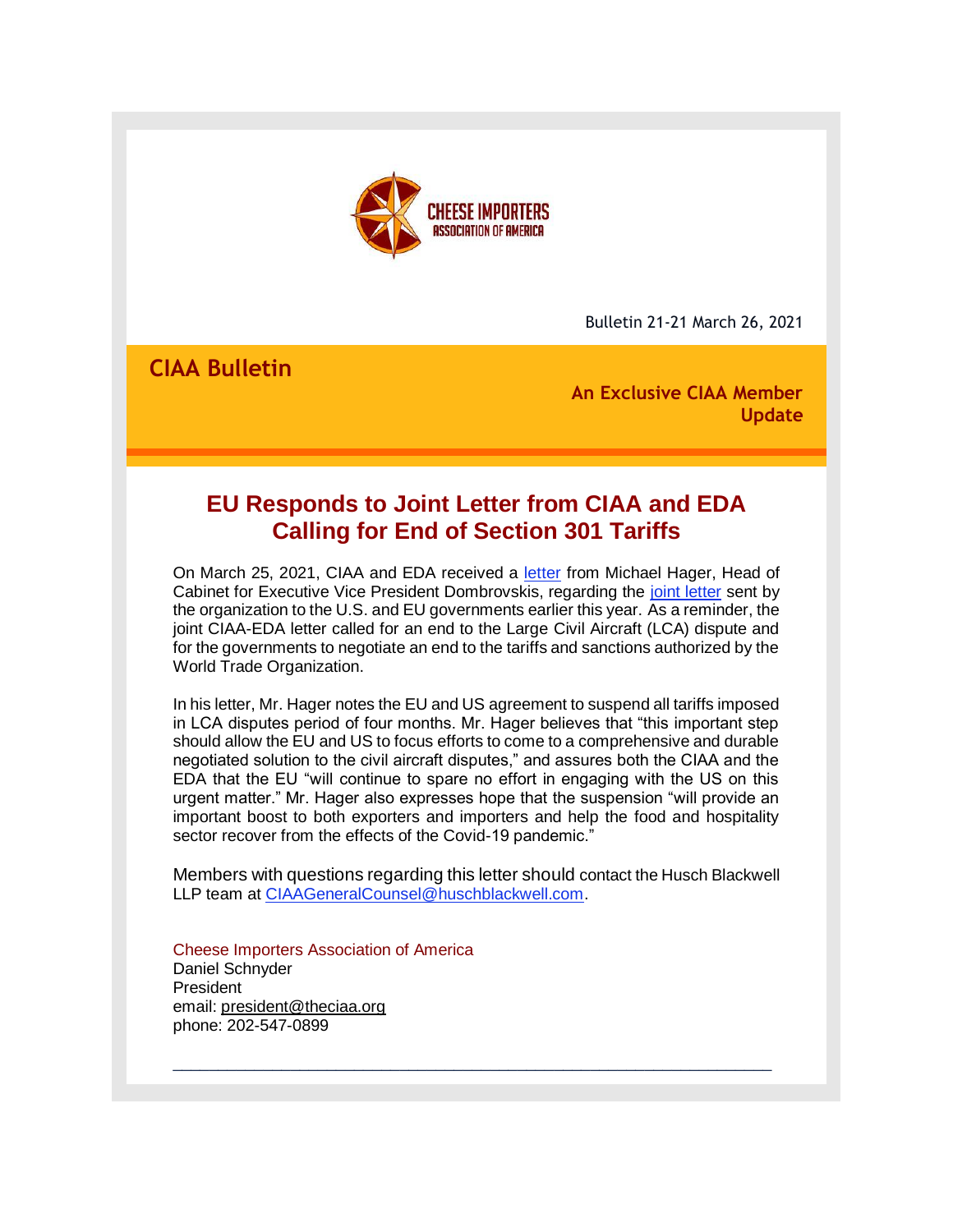# **INDUSTRY DATES TO REMEMBER**

#### **March 31, 3021**

The license fee for each license issued is due and payable in full no later than March 31 of this year. Licenses issued after March 31 of this quota year is payable in full no later than 10 days from the date of issuance. Fee payments are payable to the Treasurer of the United States and shall be made solely utilizing the electronic software designated for the purpose by the Licensing Authority.

# **JULY 1, 2021**

Last day for an exporting country that is not designating importers for calendar year 2021 to notify FAS.

# **AUGUST 31, 2021**

Last day to enter dairy products into U.S. Customs territory that may be used to qualify and establish eligibility for a calendar year 2021 license.

# **SEPTEMBER 1, 2021**

First day of license eligibility period for next quota year-plus one. Example: entries made on or after September 1, 2021 can be used to establish eligibility for a license for calendar year 2022.

# **SEPTEMBER 1, 2021**

Last date to request globalization of a calendar year 2020 license. First transmission date for applications for reallocated license amounts for calendar year 2020. First transmission date for all applications for calendar year 2021licenses.

#### **SEPTEMBER 15, 2021**

(no exceptions!) Last transmission date for licensees applying for reallocated license amounts for calendar year 2021.

# **OCTOBER 1, 2021**

(no exceptions!) Last transmission date for licensees to surrender all or the unused portion of their calendar year 2021 licenses.

# **OCTOBER 15, 2021**

(no exceptions!) Last transmission date for all applications for calendar year 2022 licenses.

# **OCTOBER 31, 2021**

Exporting countries that are designating U.S. importers for calendar year 2022 must submit their designations to FAS by this date.

# **DECEMBER 20, 2021**

(approximately) FAS issues first notice of calendar year 2022 licenses to licensees.

#### **DECEMBER 31, 2021**